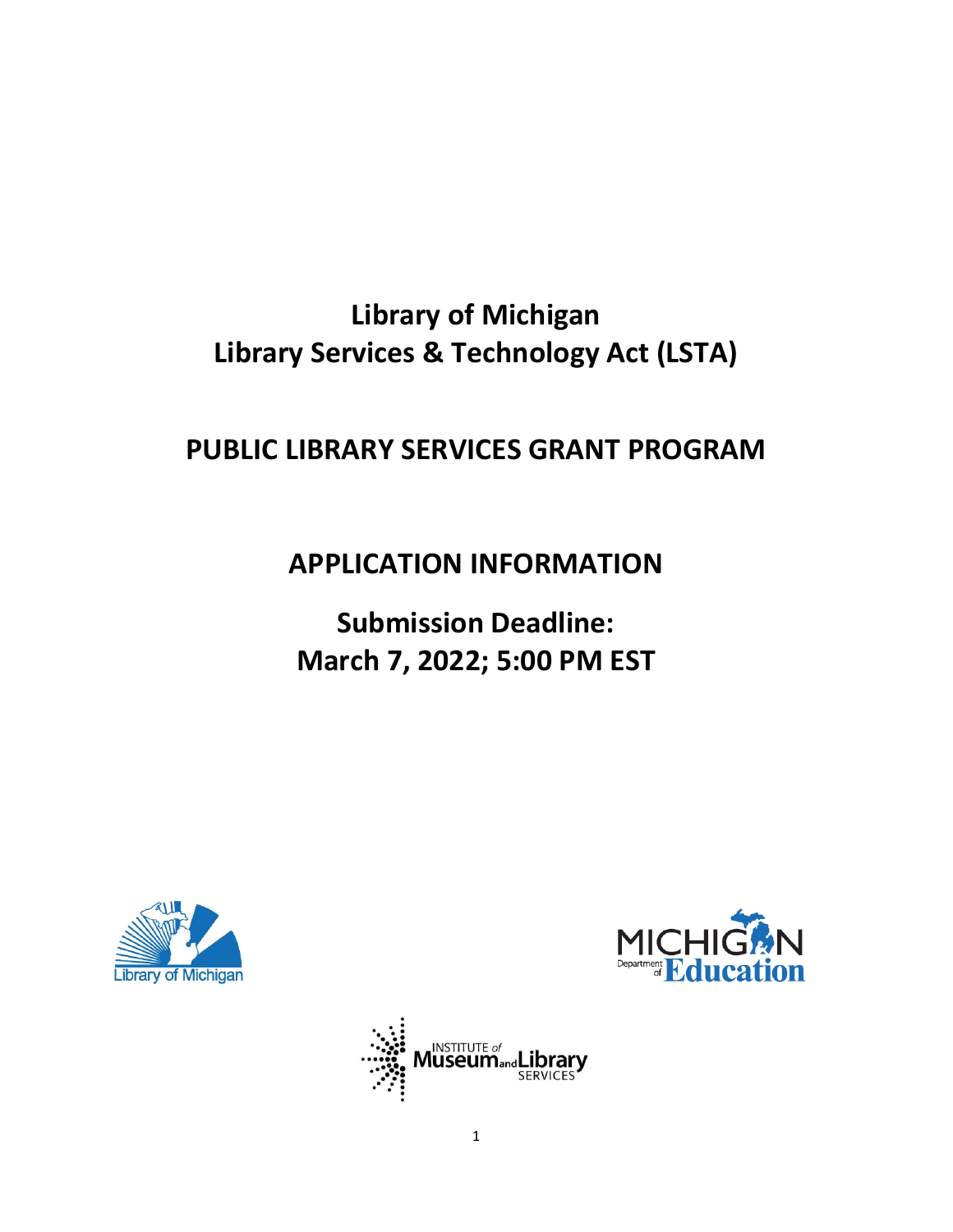## **LIBRARY OF MICHIGAN (LM) LSTA PUBLIC LIBRARY SERVICES GRANT PROGRAM**

#### **GRANT PROGRAM GOALS:**

Support for quality public library programs in the areas of

- Literacy
- Children and Teens
- Technology

#### **LSTA PRIORITIES:**

- Programs or services to individuals of diverse geographic, cultural, and socioeconomic backgrounds;
- Programs or services to individuals with disabilities, to individuals with limited functional literacy or information skills; to individuals with limited English proficiency (LEP) or
- Programs or services expanding services for learning and access to information.

For each priority, programs that provide support for or include locally underserved populations and/or include concepts of diversity, equity, and inclusion are welcome.

#### **ELIGIBILITY, FUNDING AVAILABILITY and GRANT PERIOD:**

Eligible applicants are legally established Michigan public libraries currently eligible for state aid. **For 2022, branch locations are still eligible for grants, but all applications must be submitted by the main or administrative branch.**

The number and amount of grant awards will depend on the funds available and the number of applications received.

- Minimum Grant Request per Location: \$ 500
- Maximum Grant Request per Location: \$2,000

#### **NOTE: All grant payments will be provided on a REIMBURSEMENT basis.**

The grant period will be from the contract start date to September 30, 2022. All grant funded expenses must be purchased and used during this time period and grant activities must happen in this timeperiod.

#### **APPLICATION AVAILABILITY & DUE DATE:**

Application submission is through the online grant site. Libraries may only submit one application per location. An eligible location is any site open to the public and reported to LM in the state aid application as a main or branch library. However, all applications must be submitted by the main library using the same account.

#### **Applications must be submitted no later than March 7, 2022, 5:00 PM EST.**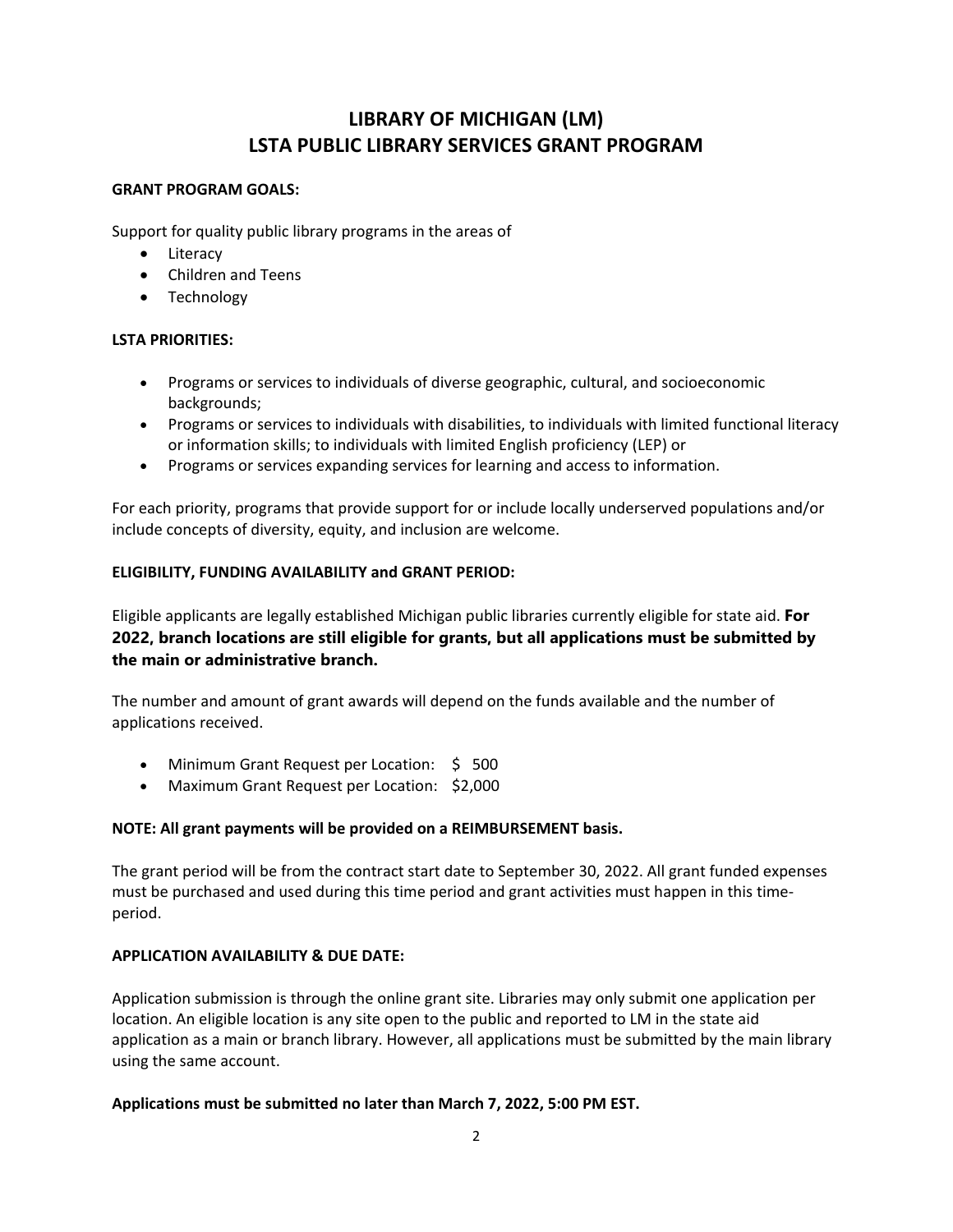#### **AWARD NOTIFICATION:**

Award Letter - LM will send a letter and grant award notice (contract) to announce the award of an LSTA grant. **Project spending must not occur until after execution of a grant award.** Execution of a grant award is the start date on the grant award notice.

#### **MDE/Library of Michigan CONTACT INFORMATION:**

Karren Reish, Library Grants Coordinator [reishk@michigan.gov](mailto:reishk@michigan.gov) 517-241-0021 or 517-335-1516

**It is the responsibility of the applicant to submit the online application, certification form and confirm receipt at LM by the applicable deadline.**

## **STEP-BY-STEP INSTRUCTIONS FOR LSTA PUBLIC LIBRARY SERVICES GRANT APPLICATION**

You must submit a complete application no later than 5:00 PM EST on March 7, 2022, to be considered for a grant.

**Filing a Complete Application:** A complete application includes ALL three items below.

1. LSTA Grant Application.

Application is submitted online. The application link is at www.michigan.gov/Ista in the Public Library Services Grant Program section.

2. LSTA Grant Application Budget Spreadsheet

The budget spreadsheet is a form that is uploaded into the online application. The form is at [www.michigan.gov/lsta](http://www.michigan.gov/lsta) in the Public Library Services Grant Program section.

**3.** LSTA Grant Application Certifications.

The certifications is a form that is uploaded into the online application. The form is at [www.michigan.gov/lsta](http://www.michigan.gov/lsta) in the Public Library Services Grant Program section.

#### **APPLICATION INSTRUCTIONS: All questions are required. Incomplete applications will not be considered.**

- A. **APPLICANT INFORMATION:** Complete this section in its entirety. Applicants must be Michigan public libraries that are lawfully established and eligible for state aid at the time of application and the time of contracting. Vendors or partner institutions are NOT eligible to apply.
- B. **PROJECT ADMINISTRATION:** Complete this section in its entirety. If any person holds more than one of the positions listed, please enter information for each position. If you submitting applications for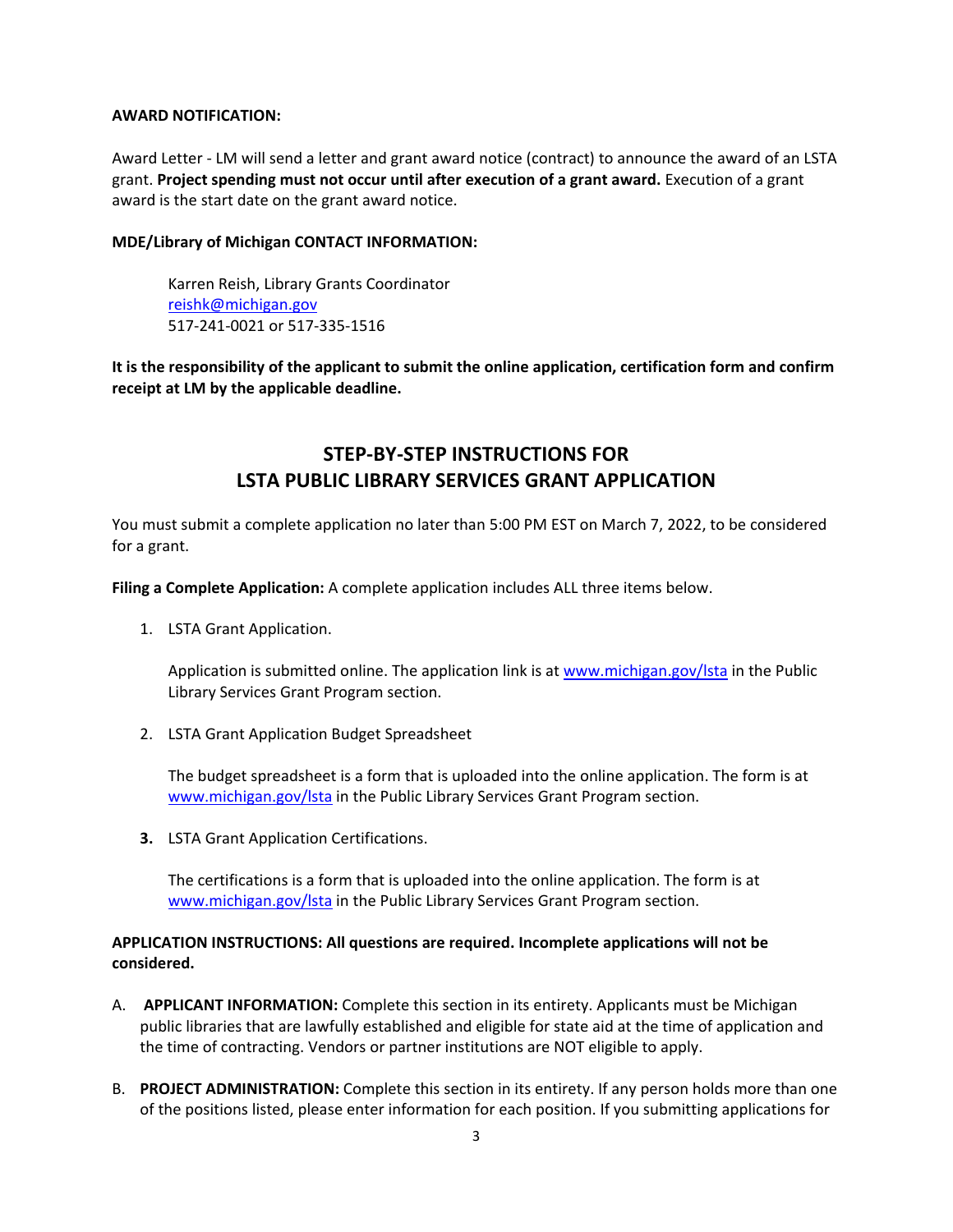branch locations, the grant administrator should be the same for each application. NOTE: A fiscal agency is an organization that handles funds for the applicant organization. For example, the city treasurer is typically the fiscal agent for a city library. You may NOT list a fiscal agent different from your legal fiscal agent, such as a Friends group.

C. **PROJECT PROPOSAL:** This section is used to provide a complete description of all components of the project.

**PROJECT TITLE:** If you are submitting applications for branch locations, you may want to include the branch name in the title.

#### **Grant Program Type?**

Select **ONE** program type that best fits your project, even if more than one applies.

- a. Literacy Programs This topic area is for the **broad idea of literacy programs**, such as ESL, early literacy, financial literacy, health literacy, digital literacy, etc.
- b. Children and Teen Programs This topic area is for programs where the **primary audience is children or teens**, and can include a range of programming areas such as art, STEAM, gaming, summer reading, etc.
- c. Technology Programs This topic area is for programs that **improve community access to technology**, such as digital inclusion, assistive technologies for disabled patrons, etc.

Sample program ideas for each program type include family literacy outreach kits; computational thinking programming with robot or electronics kits; digital media lab equipment for users to develop content on a topic. Materials can be used for in-library programming, circulating kits, or programming at other community sites.

#### **What program do you plan to implement with this grant?**

Describe the program you will implement with library patrons and community members and **how** this funding is needed to accomplish this. Use no more than 200 words but be as complete as possible. Use full paragraphs.

#### **What target population will this program serve?**

Describe the population you are reaching out to with these programs or activities and **why** that population needs these services. Explain how you will tell the audience about the program. Use no more than 200 words but be as complete as possible. Use full paragraphs.

#### **How will you evaluate the impact of the program activities on the target population?**

Explain how you will evaluate the impact of these programs, both during and after the grant period. What change or effect do you want your program to have on participants? You may want to look at SMART goals (Specific, Measurable, Attainable, Relevant, and Time-Bound). Project evaluation is a REQUIRED activity. NOTE: There are prescribed questions that **MUST** be included in the project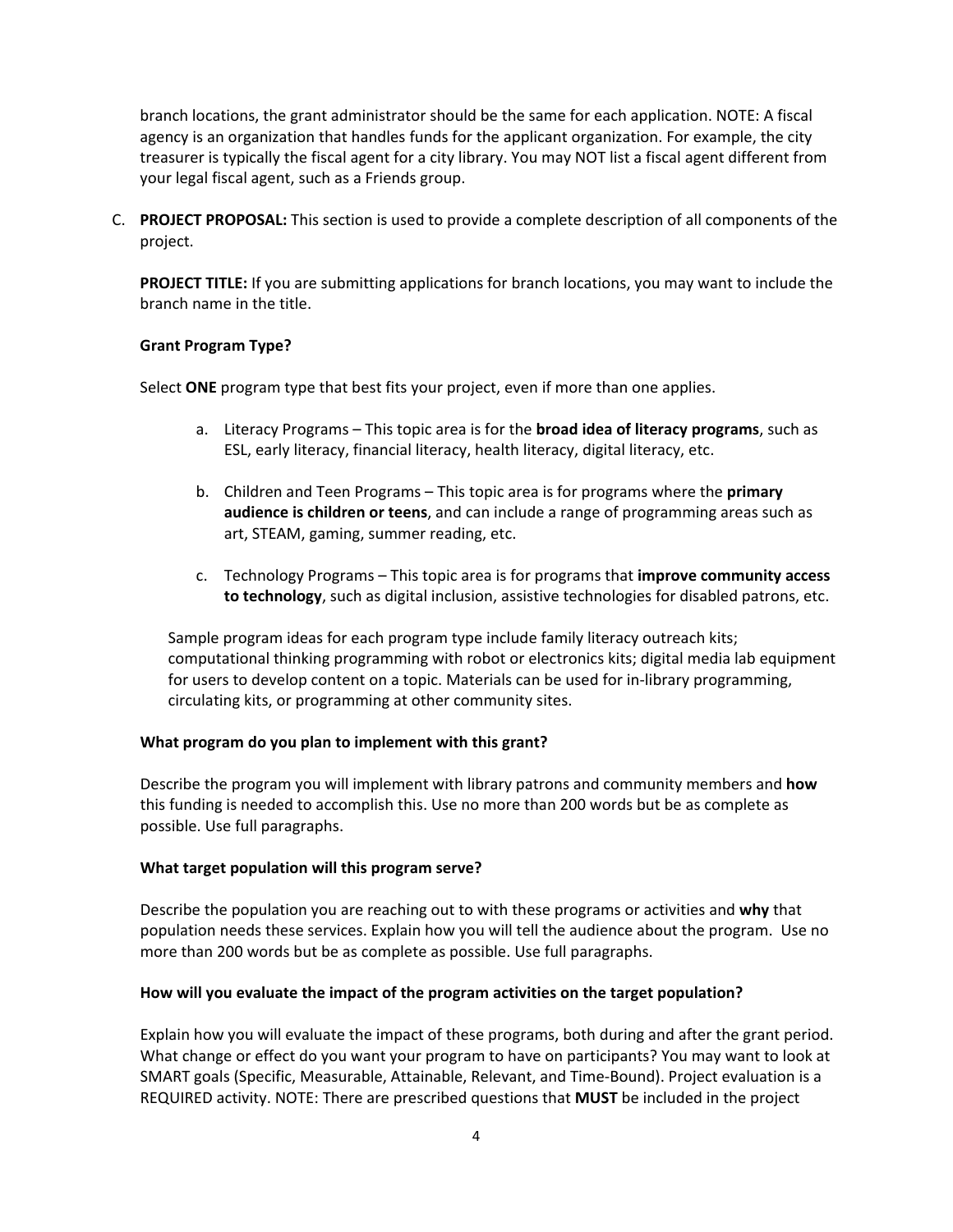evaluation. Refer to the LSTA Evaluation Questions document at www.michigan.gov/Ista. You will include your evaluation results in your final report. Use no more than 200 words but be as complete as possible. **Your evaluation outcomes are the deliverables for your project.** Use full paragraphs.

#### **What do you want to purchase for this program?**

Provide a list of items to be purchased AND explain the purpose of the materials needed for your proposed program**.** You will list the specific items and costs in an attached budget spreadsheet. Use no more than 200 words. Examples of possible purchases by program topic are listed below.

- a. Literacy Programs Appropriate purchases can include early literacy stations, financial literacy curriculum, ESL materials and curriculum, digital literacy class supplies and curriculum, health literacy supplies and curriculum, etc.
- b. Children and Teen Programs Appropriate purchases can include materials necessary to do STEAM activities such as 3-D printers, cultural enrichment program supplies, story time supplies, gaming stations, STEM activity kits, etc.
- **c.** Technology Programs Appropriate purchases can include tablets or other devices to circulate, 3-D printers, assistive technology for disabled patrons, etc**. Libraries requesting devices that can access the Internet MUST comply with Children's Internet Protection Act (CIPA) regulations for all Internet accessible grant purchases.**

NOTE: Book purchases that are **directly** used in program activities are allowed. Book purchases for displays, giveaways, or collection support are not allowed.

- D. **PROJECT BUDGET:** Enter the total amount of the estimated costs for the materials you requested in the project proposal. For example, the estimated cost of materials described in your proposal is \$1,243, then enter \$1,243 for your project budget. Round the amount to the nearest dollar. You may NOT receive more than the amount listed in this question, so please estimate as accurately as possible while requesting enough to reasonably complete your project.
- E. **PROJECT BUDGET SPREADSHEET:** The Budget spreadsheet is on the Public Library Services grants page. Download the Excel file and fill it out with specifics on the requested purchases with estimated prices. Save as an Excel file and name the file Applicant Name–Budget–LSTA Application.xlsx and upload in the online application.

#### **ALLOWABLE PURCHASES FOR THIS GRANT PROGRAM:**

**Supplies/Materials:** Supplies and materials purchased specifically for use in the grant project. These are items that typically you can hold in your hand.

**NOTE: Services such as warranties, maintenance fees, set up fees, subscriptions, presenters, or trainers are not allowable costs for this grant, even if they support the grant activities. You may pay services with local funds, however.** 

**THE FOLLOWING ITEMS ARE NOT ELIGIBLE FOR FUNDING:** Federal funds may only be used for federally allowable costs. Some types of expenses are not allowable under federal rules (2 CFR 200), including: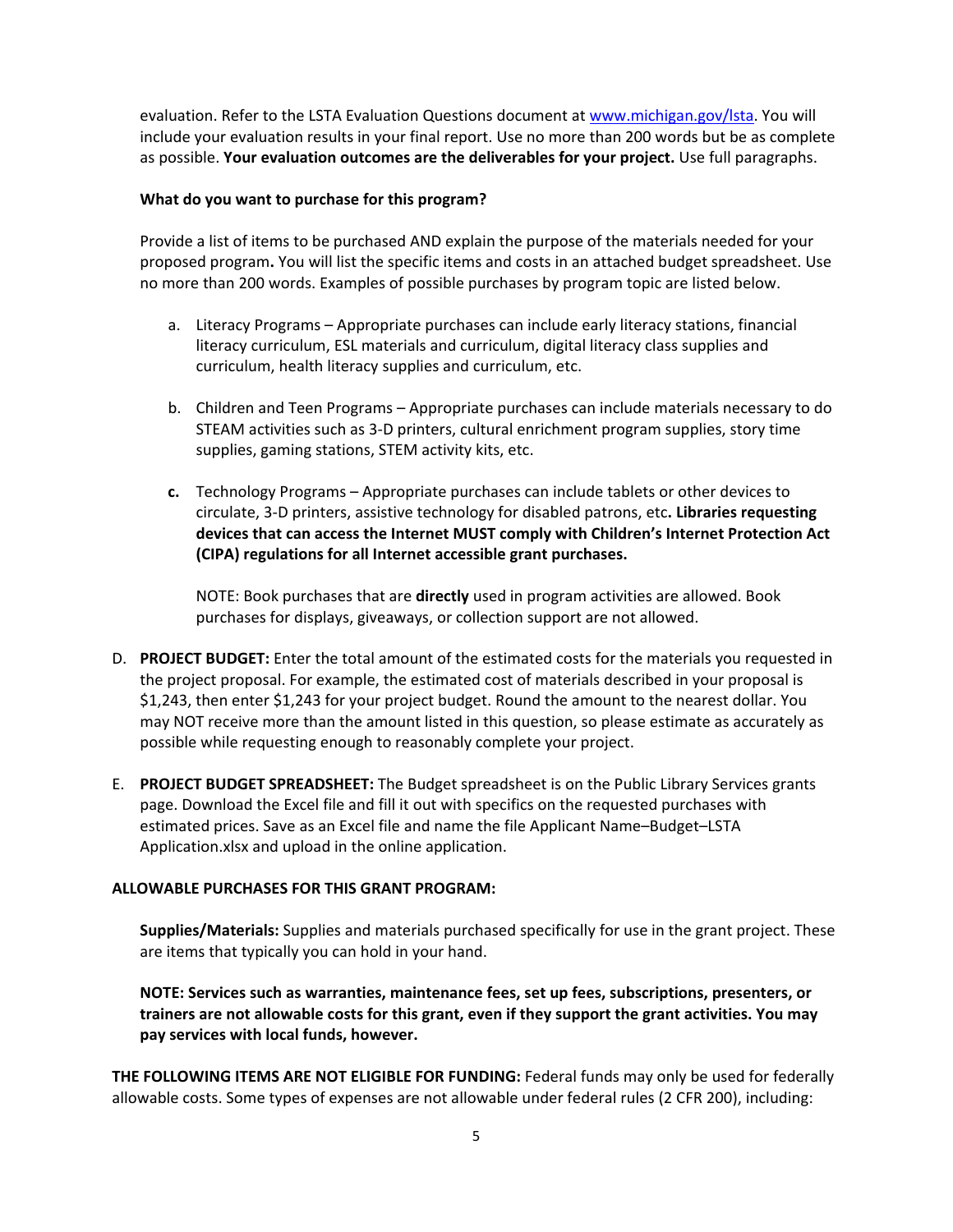- Performers or entertainers;
- **food and beverages**;
- advertising not directly related to the LSTA project;
- collection development purchases not directly related to grant activities or integral to the grant program;
- lobbying of any kind;
- transportation or travel for program participants or non-grant funded personnel;
- equipment or technology not specifically needed for the grant activities;
- **awards, honoraria, prizes, or gifts**;
- **incentives, souvenirs, or promotional items**;
- costs incurred outside the grant period, meaning that you may not request funds for activities or expenses incurred before or after the grant contract start and end dates.

#### **This list is NOT comprehensive. Grant recipients will NOT be reimbursed for unallowable costs.**

If you have any questions about the allowability of a particular cost, contact Karren Reish at LM before expending funds. For more information see [Uniform Administrative Requirements, Cost](http://www.ecfr.gov/cgi-bin/text-idx?tpl=/ecfrbrowse/Title02/2cfr200_main_02.tpl)  [Principles and Audit Requirements for Federal Awards 2 CFR 200.](http://www.ecfr.gov/cgi-bin/text-idx?tpl=/ecfrbrowse/Title02/2cfr200_main_02.tpl) 

- F. **STATE GOAL:** Identify **one** principal purpose from LM's Five-Year Plan that most closely fits the project.
- G. **FEDERAL LSTA INTENT:** Identify **one** IMLS Intent that most closely fits the project.
- H. **FEDERAL LSTA SUBJECTS:** Identify **up to two** IMLS subjects that most closely fit the project.
- I. **TARGET POPULATION:** If the project has a specific population that is targeted for the proposed program or resource, select the ethnic, social, economic, age and geographic communities that most closely fit the project.
- **J. CERTIFICATIONS:** ALL applicants must complete BOTH sections of the Certifications form the CIPA section and the Certifications and Assurances section.

Complete this form to certify that:

- 1. the applicant has the legal authority to apply for federal funding;
- 2. the applicant will comply with federal regulations and LSTA grant guidelines;
- 3. LSTA funds will be used to supplement and not supplant local funding for library service purposes; and

4. all information presented in the LSTA application is truthful. This form also includes required certifications regarding debarment and lobbying.

**- Section 1: CIPA INTERNET SAFETY CERTIFICATION:** Under the Children's Internet Protection Act (CIPA), LM must provide certain assurances to IMLS and the federal government. These assurances confirm that IF federal funds are used for the purchase of computers, internet accessible devices or equipment used to access the Internet or for Internet access costs, data plans, etc., the grantee WILL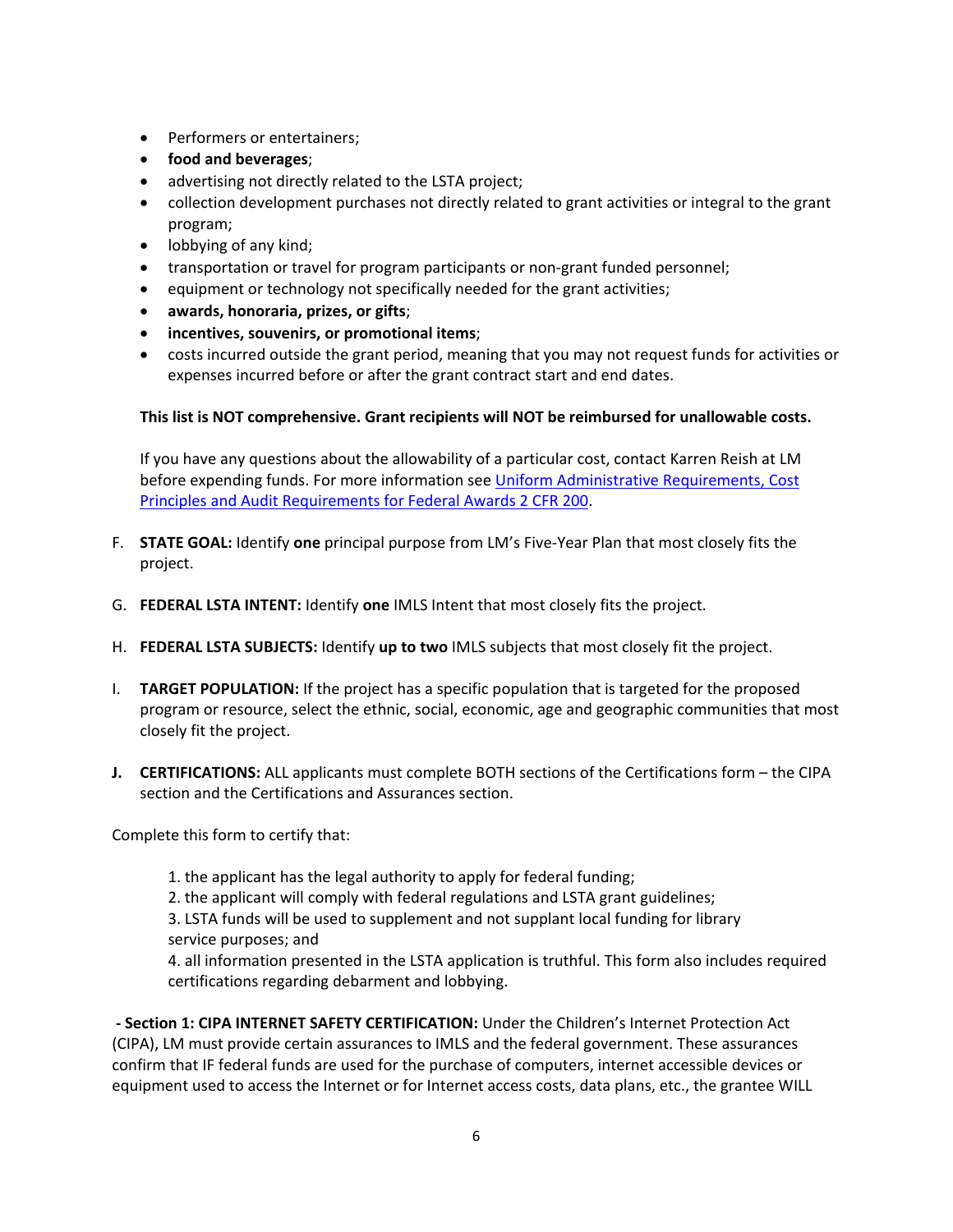filter the devices or access. **Filtering is required for use in the library and for use off site at a partner organization or when checked out to library patrons.** 

**- Section 2: CERTIFICATIONS and ASSURANCES:** Under federal regulations, LM must provide all applicants with information on applicable federal regulations and grant guidelines and document that all applicants are aware of these regulations and guidelines. **THESE SIGNATURES ARE THE APPLICANT'S SIGNATURES FOR THE GRANT CONTRACT IF THE GRANT IS AWARDED.**

The CIPA certification and the Certifications and Assurances are ONE form on the Public Library Services grants page. Download/Print the certifications form. Fill out the first, second and last pages. Signatures must be original and are required by the applicant's Authorized Official, Director, Grant Administrator, and Fiscal Agent. All lines must be signed, even if the same person holds more than one of these positions.

Scan the signed document and submit it through the online application. The file name MUST be in this format: *Applicant Name– Certifications–LSTA Application.*pdf. Confirm a signed version was uploaded.

- K. **ADDITIONAL DOCUMENTATION:** You may submit additional documentation, such as pictures, order lists, etc. as a single PDF with the file name *Applicant Name– Additional Documentation–Date.pdf*. However, additional documentation is NOT required and will not be used in reviewing the grant proposal.
- L. **SUBMISSION OF ONLINE APPLICATION:** The application will be submitted through the LM online grant system. Applicants will need to set up an account if they do not have one already. The application will include instructions and can be saved, printed, and shared. All application documents are submitted in the online application in pdf format.

After completing the application questions, you will be able to review the application in full. After reviewing the application, the next and final screen allows you to submit the application. You will receive a confirmation email from the grant system. If you do not receive this email, confirm the application was received with LM.

### **SAMPLE LSTA PUBLIC LIBRARY SERVICES GRANT APPLICATION**

#### **APPLICANT INFORMATION**

- 1. Eligibility: For the purposes of this grant, applicants must be a "public library," be "lawfully established" for purposes of the State Aid to Public Libraries Act and currently meet all eligibility requirements for receiving state aid. Does your library meet this standard?
	- a. Yes
	- b. No
- 2. Applicant Library Official Name
- 3. If application is for a Branch Location, list Branch Location Name
- 4. Complete mailing address with county
- 5. Phone Number
- 6. Library Cooperative Membership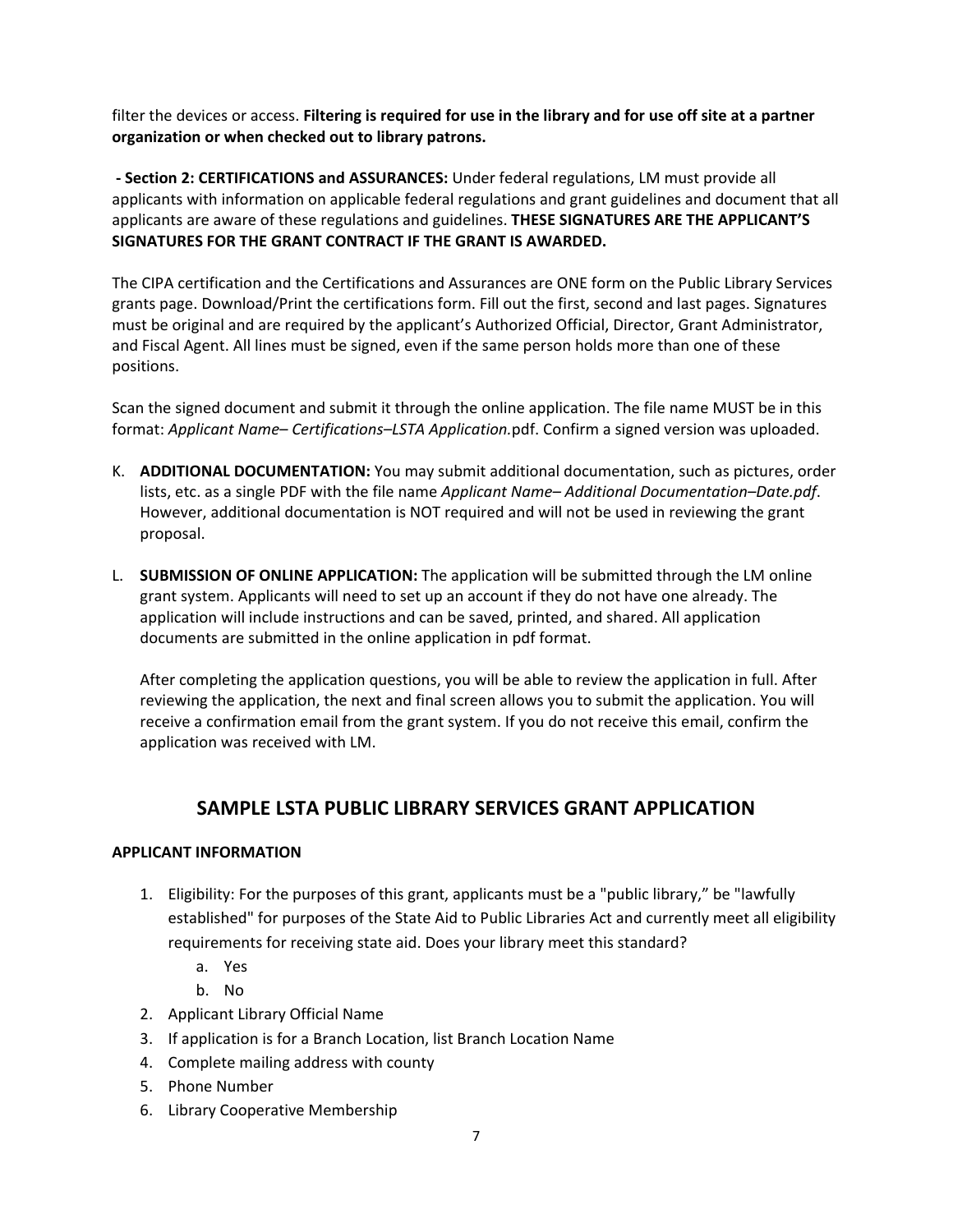- 7. Library Class Size
- 8. Legislative Districts of Applicant Organization
	- a. Michigan House of Representatives: District Number and Representative Name
	- b. Michigan Senate: District Number and Senator Name

#### **PROJECT ADMINISTRATION**

- 9. Applicant Organization Director, Director Email and Director Phone Number
- 10. Grant Administrator, Grant Administrator Email and Grant Administrator Phone Number
- 11. UEI (Unique Entity Identifier) Number

#### **PROJECT PROPOSAL (All sections are limited to 200 words)**

- 12. Project Title
- 13. Select the program type that best fits your project?
	- a. Literacy
	- b. Children & Teen
	- c. Technology
- 14. What program do you plan to implement with this grant?
- 15. What target population will this program serve?
- 16. How will you evaluate the impact of the program activities on the target population?
- 17. What do you want to purchase to do this program? Provide a detailed list of items to be purchased.

#### **PROJECT BUDGET**

- 18. Funding Amount Requested Enter the estimated costs for the materials you requested in the project proposal. You may not request more than \$2,000 or less than \$500.
- 19. Project Budget Spreadsheet Fill out and attach the budget spreadsheet found on the Public Library Services grant page.

#### **STATE GOAL**

- 20. Please select the Library of Michigan LSTA Goal that most closely matches the purpose of your project.
	- a. Michigan residents will have equal access to information resources in various formats for lifelong learning.
	- b. Michigan residents will have access to current services and training support through their libraries.
	- c. Michigan libraries will continue to support their communities through collective impact initiatives and community engagement.
	- d. Michigan residents will be able to use Michigan's historical and cultural collections for lifelong learning.

#### **FEDERAL LSTA INTENT**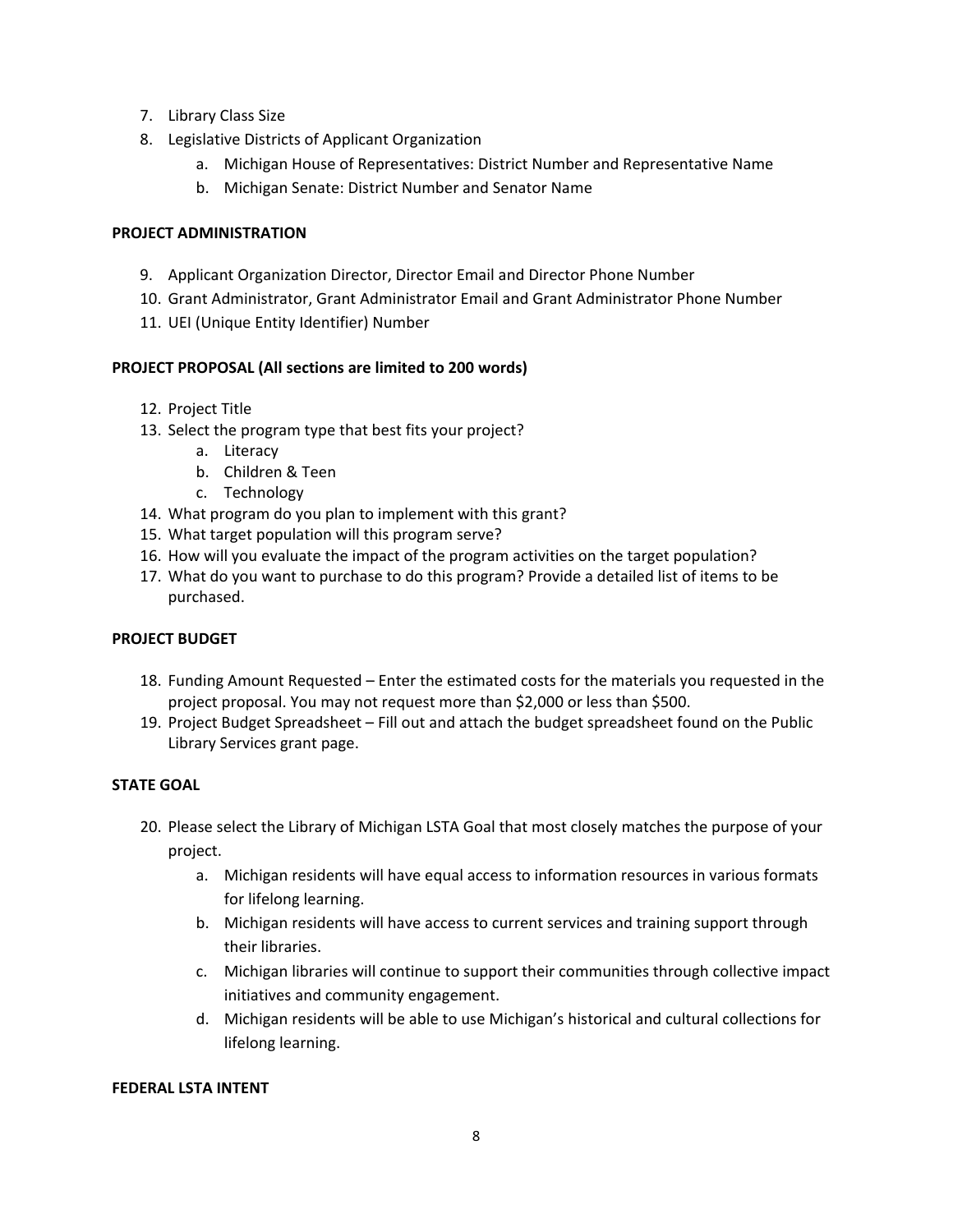- 21. What is the Intent of your project? (Select only one)
	- Information access
		- o Improve users' ability to discover information resources.
		- o Improve users' ability to obtain and/or use information resources.
	- Lifelong learning
		- o Improve users' formal education
		- o Improve users' general knowledge and skills.
	- Human services
		- $\circ$  Improve users' ability to apply information that furthers their personal, family, or household finances
		- o Improve users' ability to apply information that furthers their personal or family health & wellness
		- $\circ$  Improve users' ability to apply information that furthers their parenting and family skills
	- Economic & employment development
		- o Improve users' ability to use resources and apply information for employment support
		- o Improve users' ability to use and apply business resources
	- Civic engagement
		- o Improve users' ability to participate in their community
		- $\circ$  Improve users' ability to participate in community conversations around topics of concern.

#### **FEDERAL LSTA SUBJECTS**

- 22. What subjects are included in the Intent of your project? (Select up to two)
	- Arts, Culture & Humanities
	- Business & Finance
		- o Employment
		- o Personal Finance
		- o Small Business
	- Civic Affairs
		- o Community Concerns
		- o Government
	- Education
		- o After-school activities
		- o Curriculum support
	- Environment
	- Health & Wellness
		- o Parenting & Family skills
		- o Personal/Family health & wellness
	- History
	- Languages
	- Literacy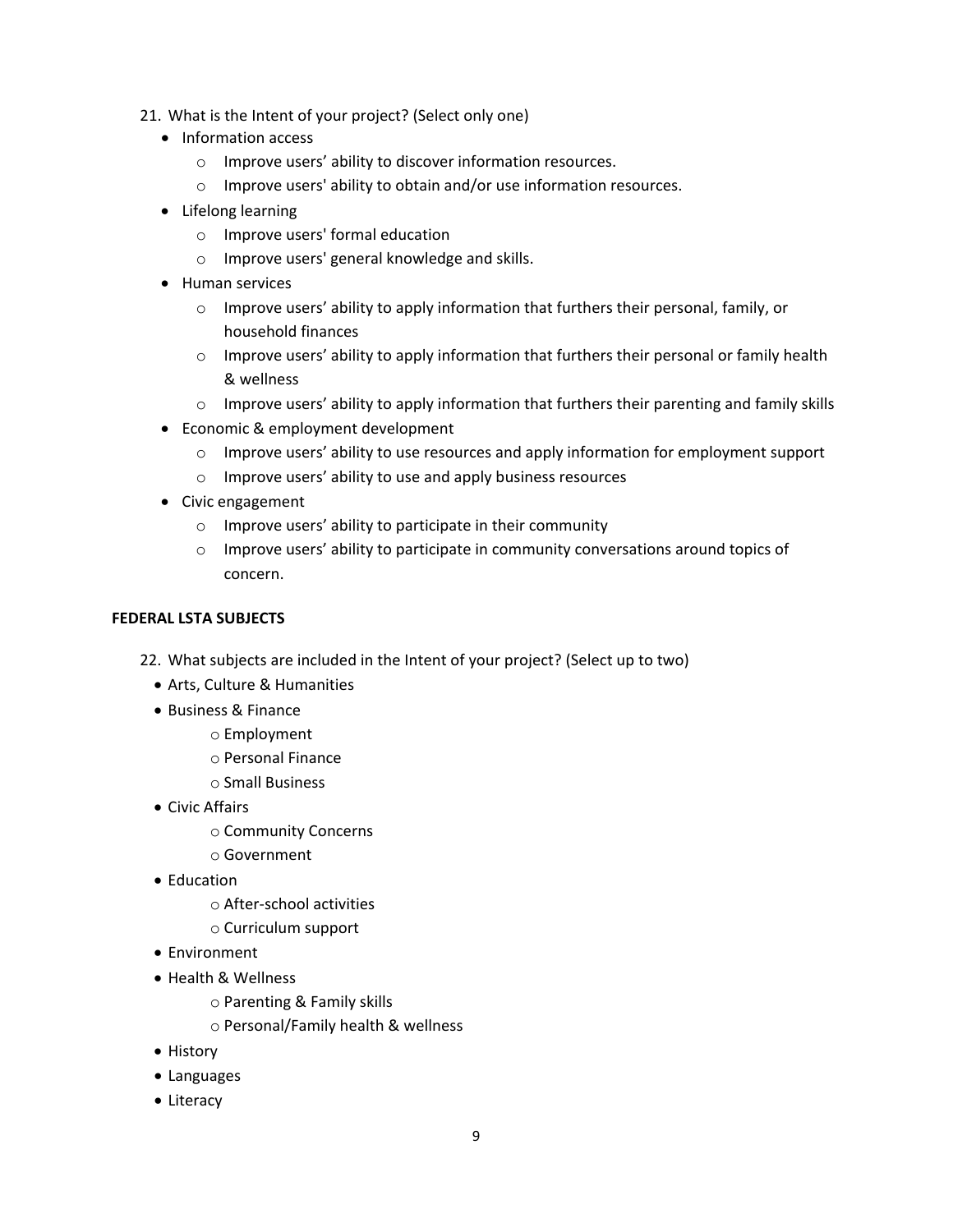- o Adult Literacy
- o Digital Literacy
- o Early Literacy
- o Reading Program (Not Summer Reading)
- o Summer Reading
- Science, Technology, Engineering, & Math (STEM)

#### **TARGET POPULATION**

- 23. Is the project directed to a targeted group or the general population? If not, you may skip the Target Population questions.
- 24. If directed to a targeted population group, please select one or more of the following options. Families
	- a. Intergenerational groups
	- b. Immigrants/refugees
	- c. Economically disadvantaged
		- i. People who are living below the poverty line
		- ii. Unemployed
		- iii. Not applicable
	- d. Disabled
	- e. Those with limited functional literacy or informational skills
- 25. If directed to a targeted ethnic or minority population group, please select one or more of the following options.
	- a. Ethnic or minority populations
	- b. American Indian or Alaska Native
	- c. Hispanic or Latino
	- d. Asian
	- e. Native Hawaiian or other Pacific Islander
	- f. Black or African American
- 26. If directed to a targeted age group, select one or more of the following.
	- a. 0-5 years
	- b. 6-12 years
	- c. 13-17 years
	- d. 18-25 years
	- e. 26-49 years
	- f. 50-59 years
	- g. 60-69 years
	- h. 70+ years
- 27. If directed to a targeted group which best describes the geographic community of the target group.
	- a. Urban b. Suburban c. Rural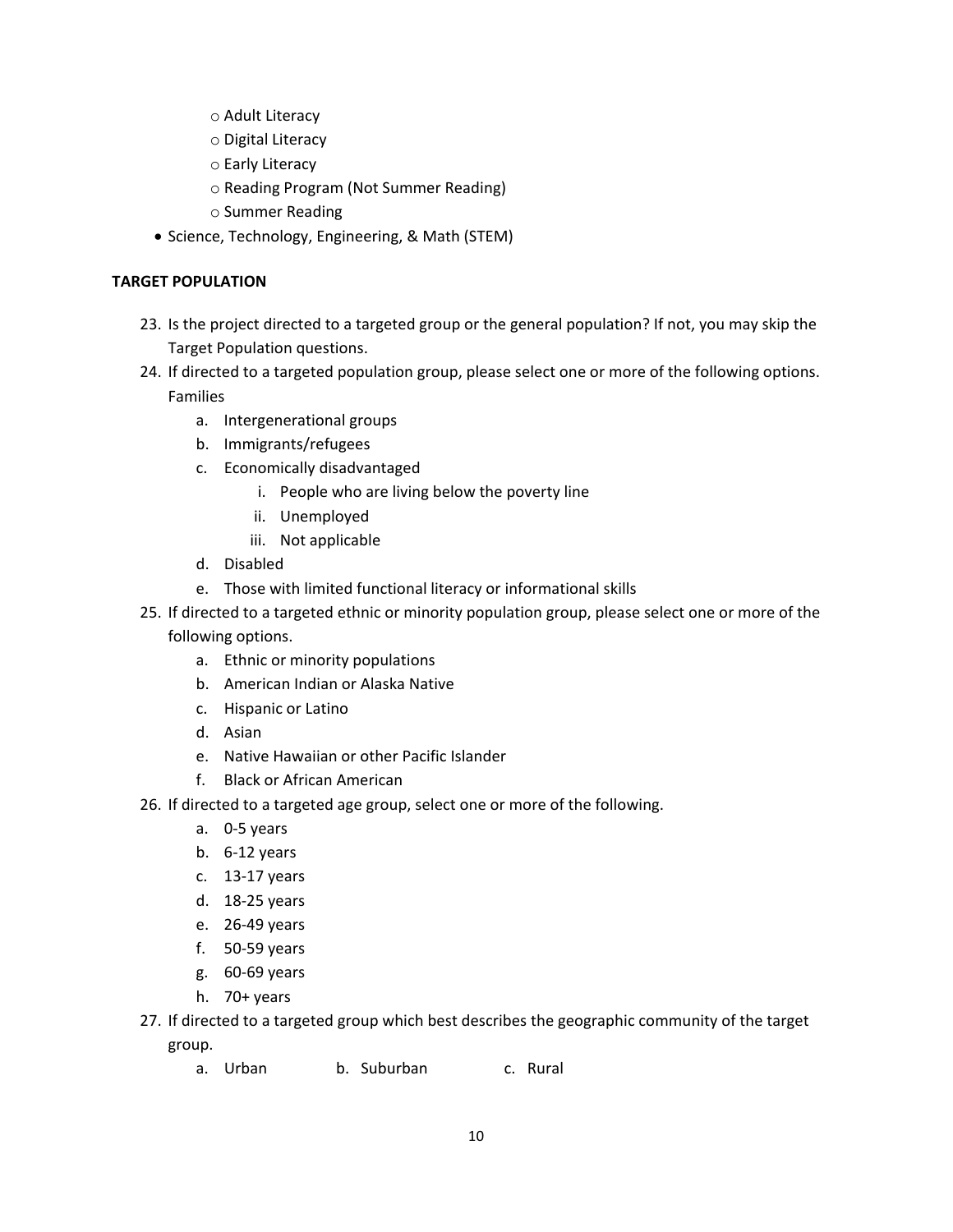### **SAMPLE CERTIFICATIONS**

## **Children's Internet Protection Act (CIPA) INTERNET SAFETY CERTIFICATION FOR APPLICANT LIBRARY**

- PUBLIC LIBRARIES,
- PUBLIC ELEMENTARY AND SECONDARY SCHOOL LIBRARIES, and
- CONSORTIA WITH PUBLIC AND/OR PUBLIC SCHOOL LIBRARIES

As the duly authorized representative of the applicant library, I hereby certify that: (select one)

 $\Box$  A. The applicant library or consortia has complied with the requirements of Section 9134(f)(1) of the Library Services and Technology Act.

| $\Box$ B. The CIPA requirements do not apply because no funds made available |
|------------------------------------------------------------------------------|
| under the LSTA program are being used to purchase computers to access        |
| the Internet, or to pay for direct costs associated with accessing the       |
| Internet.                                                                    |

 $\Box$  C. The applicant library or consortia is NOT a public library, public elementary or secondary school library, OR consortia with public and/or public school libraries.

> \_\_\_\_\_\_\_\_\_\_\_\_\_\_\_\_\_\_\_\_\_\_\_\_\_\_\_\_\_\_\_\_ Signature of Authorized Representative

\_\_\_\_\_\_\_\_\_\_\_\_\_\_\_\_\_\_\_\_\_\_\_\_\_\_\_\_\_\_\_\_

\_\_\_\_\_\_\_\_\_\_\_\_\_\_\_\_\_\_\_\_\_\_\_\_\_\_\_\_\_\_\_\_

\_\_\_\_\_\_\_\_\_\_\_\_\_\_\_\_\_\_\_\_\_\_\_\_\_\_\_\_\_\_\_\_

\_\_\_\_\_\_\_\_\_\_\_\_\_\_\_\_\_\_\_\_\_\_\_\_\_\_\_\_\_\_\_\_

Printed Name of Authorized Representative

Title of Authorized Representative

Date

Name of Applicant Library/Program

The Authorized Representative is whoever has the **authority to sign contracts for the applicant** institution, such as the Library Director, Dean, Superintendent, Board Chair, or other authorized official.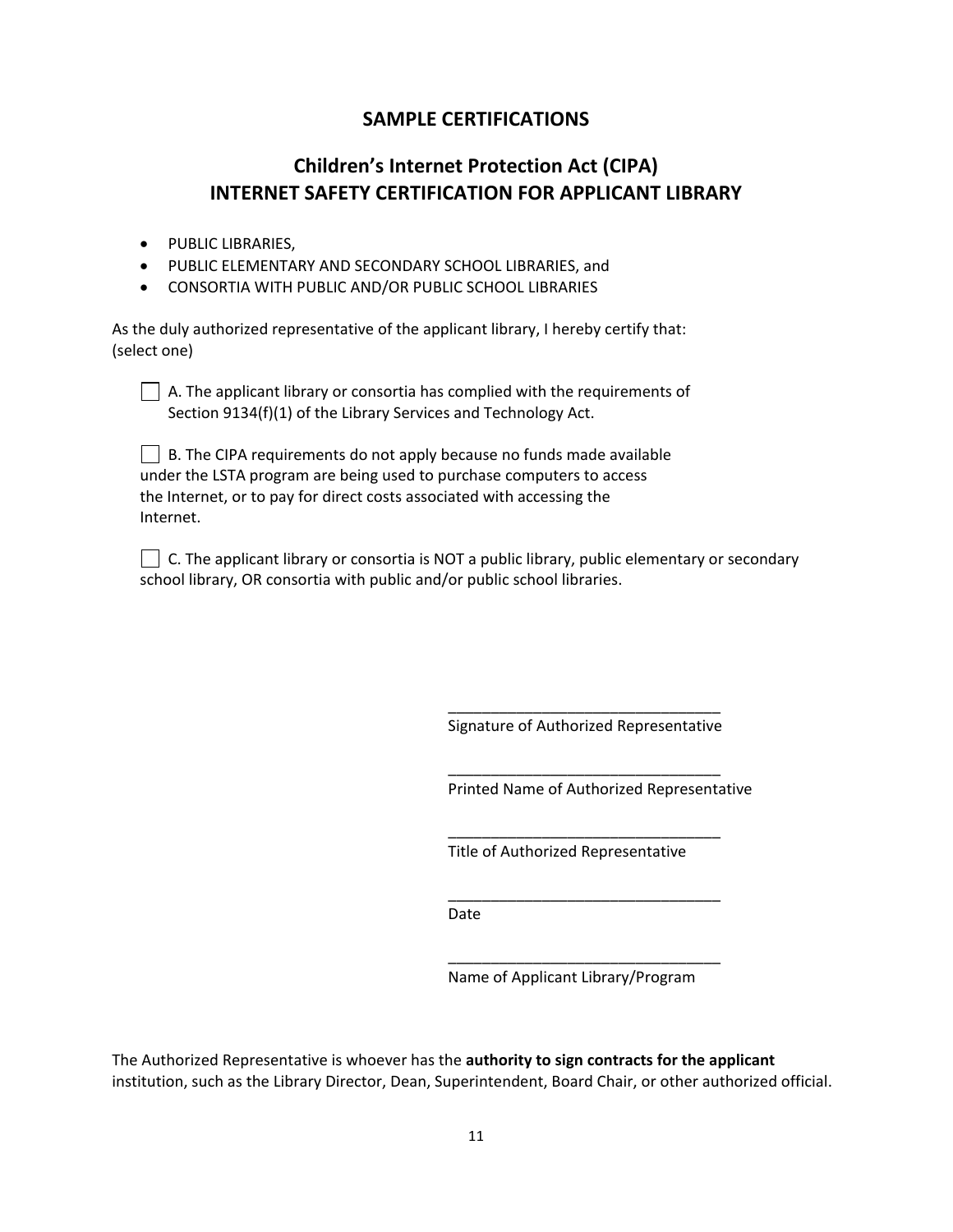## **CERTIFICATIONS & ASSURANCES for LM LSTA Grant Applications**

| This Statement of Assurances is entered into on | [ <i>Date</i> ], by the |
|-------------------------------------------------|-------------------------|
| [Applicant Library Name]. The                   |                         |

[*Applicant Library Name*] agrees to comply with the statutes, rules, regulations, and executive orders

provided below to be eligible for receipt of federal assistance pursuant to the Library Services and

Technology Act (LSTA), 20 U.S.C. § 9121 *et seq*., contract/grants program administered by LM.

*\* NOTE: Some of the statutes listed below may not be applicable to your project or program. If you have questions, please contact the awarding agency. If additional assurances are required by the federal awarding agencies notification shall be provided.*

#### **ASSURANCES - NON-CONSTRUCTION PROGRAMS**

As the duly authorized representative of the applicant, I certify that the applicant:

- 1. Has the legal authority to apply for Federal assistance and the Organizational, managerial and financial capability (including funds sufficient to pay the non-Federal share of project cost) to ensure proper planning, management and completion of the project described in this application.
- 2. Will give the awarding agency, the Comptroller General of the United States and, if appropriate, the State, through any authorized representative, access to and the right to examine all records, books, papers, or documents related to the award; and will establish a proper accounting system in accordance with generally accepted accounting standards or agency directives.
- 3. Will establish safeguards to prohibit employees from using their positions for a purpose that constitutes or presents the appearance of personal or organizational conflict of interest, or personal gain.
- 4. Will initiate and complete the work within the applicable time frame after receipt of approval of the awarding agency.
- 5. Will comply with the Intergovernmental Personnel Act of 1970 (42 U.S.C. §§4728-4763) relating to prescribed standards for merit systems for programs funded under one of the 19 statutes or regulations specified in Appendix A of OPM's Standards for a Merit System of Personnel Administration (5 C.F.R. 900, Subpart F).
- 6. Will comply with all Federal statutes relating to nondiscrimination. These include but are not limited to: (a) Title VI of the Civil Rights Act of 1964 (P.L. 88-352) which prohibits discrimination on the basis of race, color or national origin; (b) Title IX of the Education Amendments of 1972, as amended (20 U.S.C. §§1681- 1683, and 1685-1686), which prohibits discrimination on the basis of sex; (c) Section 504 of the Rehabilitation Act of 1973, as amended (29 U.S.C. §794), which prohibits discrimination on the basis of handicaps; (d) the Age Discrimination Act of 1975, as amended (42 U.S.C. §§6101-6107), which prohibits discrimination on the basis of age; (e) the Drug Abuse Office and Treatment Act of 1972 (P.L. 92-255), as amended, relating to nondiscrimination on the basis of drug abuse; (f) the Comprehensive Alcohol Abuse and Alcoholism Prevention, Treatment and Rehabilitation Act of 1970 (P.L. 91-616), as amended, relating to nondiscrimination on the basis of alcohol abuse or alcoholism; (g) §§523 and 527 of the Public Health Service Act of 1912 (42 U.S.C. §§290 dd-3 and 290 ee-3), as amended, relating to confidentiality of alcohol and drug abuse patient records; (h) Title VIII of the Civil Rights Act of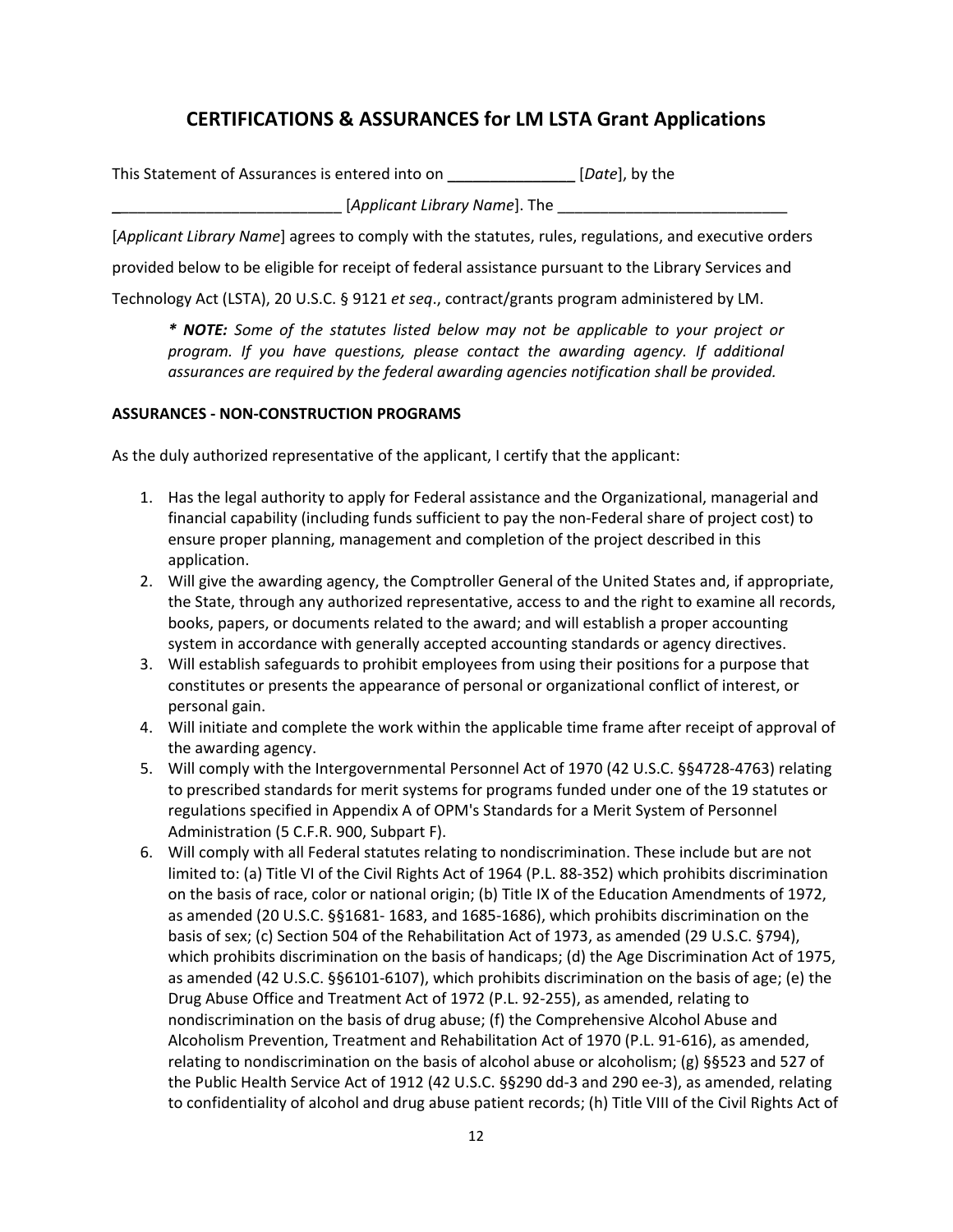1968 (42 U.S.C. §§3601 et seq.), as amended, relating to nondiscrimination in the sale, rental or financing of housing; (i) any other nondiscrimination provisions in the specific statute(s) under which application for Federal assistance is being made; and, (j) the requirements of any other nondiscrimination statute(s) which may apply to the application.

- 7. Will comply, or has already complied, with the requirements of Titles II and III of the Uniform Relocation Assistance and Real Property Acquisition Policies Act of 1970 (P.L. 91-646) which provide for fair and equitable treatment of persons displaced or whose property is acquired as a result of Federal or federally-assisted programs. These requirements apply to all interests in real property acquired for project purposes regardless of Federal participation in purchases.
- 8. Will comply, as applicable, with provisions of the Hatch Act (5 U.S.C. §§1501-1508 and 7324- 7328) which limit the political activities of employees whose principal employment activities are funded in whole or in part with Federal funds.
- 9. Will comply, as applicable, with the provisions of the Davis- Bacon Act (40 U.S.C. §§276a to 276a-7), the Copeland Act (40 U.S.C. §276c and 18 U.S.C. §874), and the Contract Work Hours and Safety Standards Act (40 U.S.C. §§327- 333), regarding labor standards for federally-assisted construction subagreements.
- 10. Will comply, if applicable, with flood insurance purchase requirements of Section 102(a) of the Flood Disaster Protection Act of 1973 (P.L. 93-234) which requires recipients in a special flood hazard area to participate in the program and to purchase flood insurance if the total cost of insurable construction and acquisition is \$10,000 or more.
- 11. Will comply with environmental standards which may be prescribed pursuant to the following: (a) Organization of environmental quality control measures under the National Environmental Policy Act of 1969 (P.L. 91-190) and Executive Order (EO) 11514; (b) notification of violating facilities pursuant to EO 11738; (c) protection of wetlands pursuant to EO 11990; (d) evaluation of flood hazards in floodplains in accordance with EO 11988; (e) assurance of project consistency with the approved State management program developed under the Coastal Zone Management Act of 1972 (16 U.S.C. §§1451 et seq.); (f) conformity of Federal actions to State (Clean Air) Implementation Plans under Section 176(c) of the Clean Air Act of 1955, as amended (42 U.S.C. §§7401 et seq.); (g) protection of underground sources of drinking water under the Safe Drinking Water Act of 1974, as amended (P.L. 93-523); and, (h) protection of endangered species under the Endangered Species Act of 1973, as amended (P.L. 93- 205).
- 12. Will comply with the Wild and Scenic Rivers Act of 1968 (16 U.S.C. §§1271 et seq.) related to protecting components or potential components of the national wild and scenic rivers system.
- 13. Will assist the awarding agency in assuring compliance with Section 106 of the National Historic Preservation Act of 1966, as amended (16 U.S.C. §470), EO 11593 (identification and protection of historic properties), and the Archaeological and Historic Preservation Act of 1974 (16 U.S.C. §§469a-1 et seq.).
- 14. Will comply with P.L. 93-348 regarding the protection of human subjects involved in research, development, and related activities supported by this award of assistance.
- 15. Will comply with the Laboratory Animal Welfare Act of 1966 (P.L. 89-544, as amended, 7 U.S.C. §§2131 et seq.) pertaining to the care, handling, and treatment of warm blooded animals held for research, teaching, or other activities supported by this award of assistance.
- 16. Will comply with the Lead-Based Paint Poisoning Prevention Act (42 U.S.C. §§4801 et seq.) which prohibits the use of lead-based paint in construction or rehabilitation of residence structures.
- 17. Will cause to be performed the required financial and compliance audits in accordance with the Single Audit Act Amendments of 1996 and OMB Circular No. A-133, "Audits of States, Local Governments, and Non-Profit Organizations."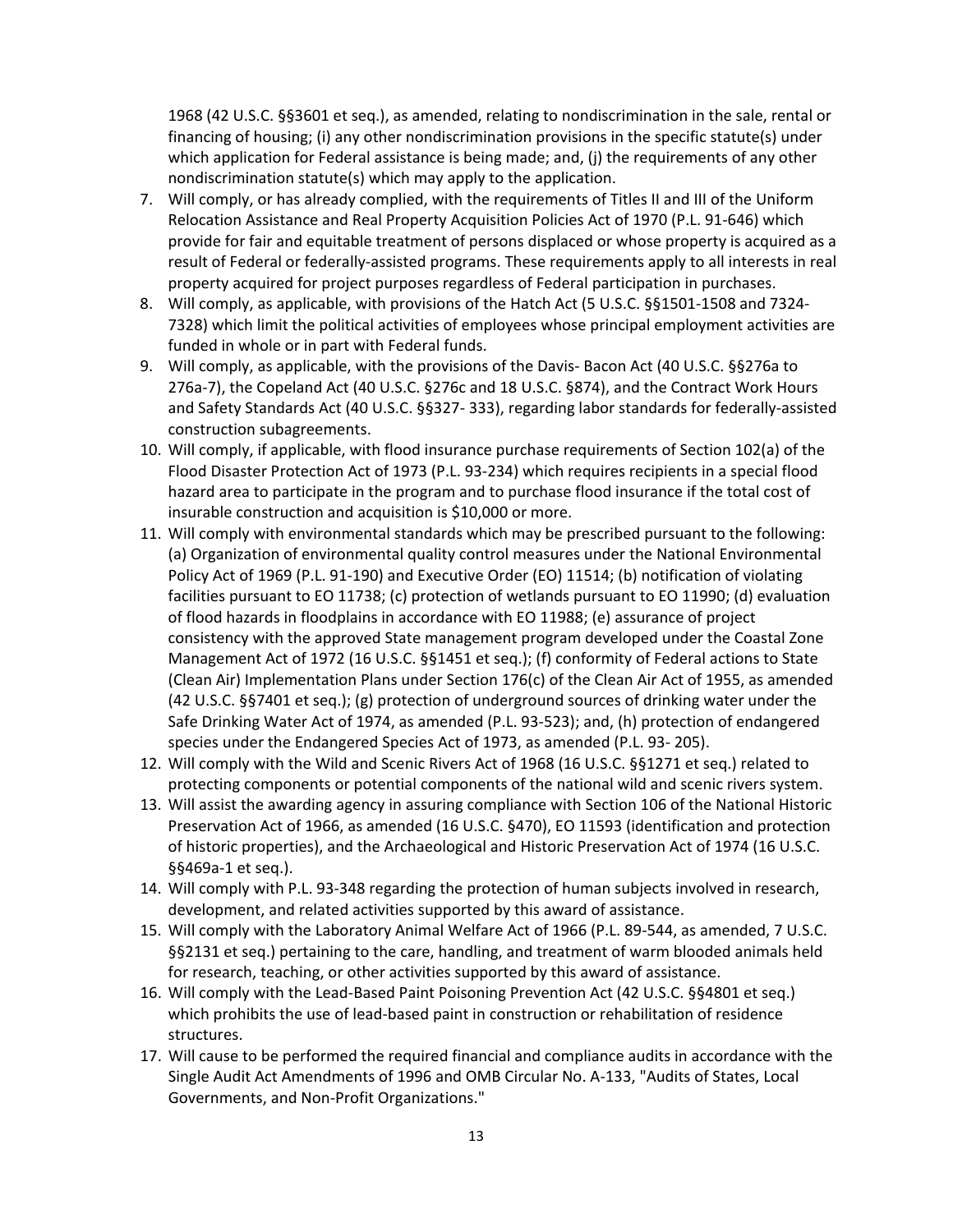18. Will comply with all applicable requirements of all other Federal laws, executive orders, regulations, and policies governing this program.

#### **DEBARMENT AND SUSPENSION**

The contractor shall comply with 2 CFR Part 3185. The undersigned, on behalf of the contractor, certifies to the best of his or her knowledge and belief that neither the contractor nor any of its principals:

(a) Are presently excluded or disqualified;

(b) Have been convicted within the preceding three years of any of the offenses listed in 2 CFR section 180.800(a) or had a civil judgment rendered against you for one of those offenses within that time period;

(c) Are presently indicted for or otherwise criminally or civilly charged by a governmental entity (Federal, State or local) with commission of any of the offenses listed in 2 CFR section 180.800(a); or

(d) Have had one or more public transactions (Federal, State, or local) terminated within the preceding three years for cause or default.

Where the contractor is unable to certify to any of the statements in this certification, he or she shall attach an explanation to this application.

The contractor, as a party to a first-tier procurement contract, is required to comply with 2 CFR Part 180 Subpart C (Responsibilities of Participants Regarding Transactions Doing Business With Other Persons) as a condition of participation in contract.

#### **DRUG-FREE WORKPLACE REQUIREMENTS**

The contractor must comply with drug-free workplace requirements in subpart B of 2 C.F.R. part 3186, which adopts the Government-wide implementation (2 C.F.R. part 182) of sections 5152-5158 of the Drug-Free Workplace Act of 1988 (P. L. 100-690, Title V, Subtitle D; 41 U.S.C. §§ 701-707).

The undersigned, on behalf of the contractor, certifies that the contractor will or will continue to provide a drug-free workplace by taking actions such as, but not limited to: making a good faith effort, on a continuing basis, to maintain a drug-free workplace; publishing a drug-free workplace statement; establishing a drug-free awareness program for the contractor's employees; taking actions concerning employees who are convicted of violating drug statutes in the workplace; and identifying all known workplaces under its Federal awards.

#### **LOBBYING**

As required by Section 1352, Title 31 of the United States Code, and implemented for persons entering into a grant or cooperative agreement over \$100,000, the contractor certifies to the best of his or her knowledge and belief that: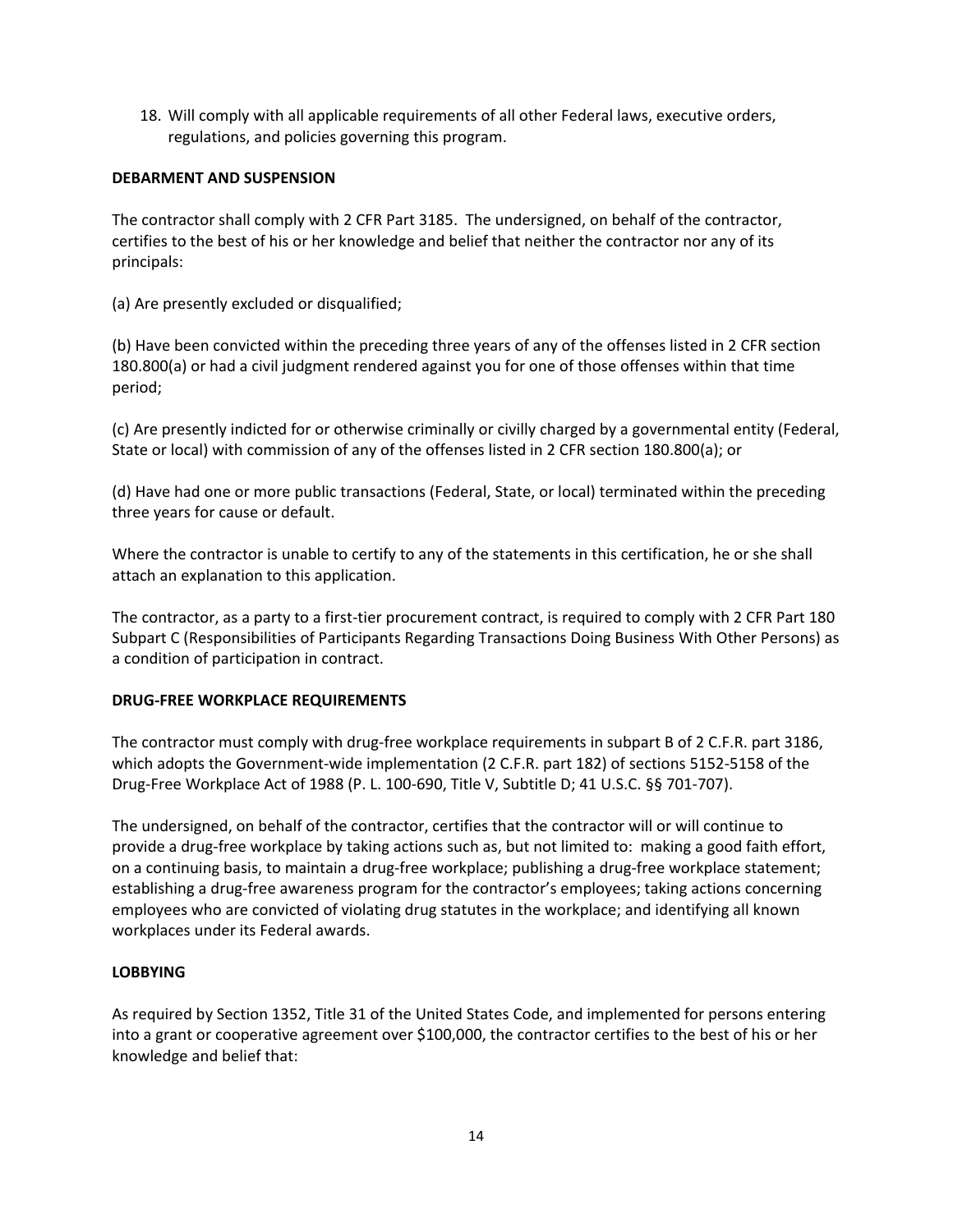(a) No Federal appropriated funds have been paid or will be paid, by or on behalf of the undersigned, to any person for influencing or attempting to influence an officer or employee of any agency, a Member of Congress, an officer or employee of Congress, or an employee of a Member of Congress in connection with the awarding of a Federal contract, the making of any Federal grant, the making of any Federal loan, the entering into of a cooperative agreement, or the extension, continuation, renewal, amendment, or modification of a Federal contract, grant, loan, or cooperative agreement.

(b) If any funds other than appropriated Federal funds have been paid or will be paid to any person (other than a regularly employed officer or employee of the applicant or contractor) for influencing or attempting to influence an officer or employee of any agency, a Member of Congress, an officer or employee of Congress, or an employee of a Member of Congress in connection with this Federal contract, grant, loan, or cooperative agreement, the undersigned shall request, complete, and submit Standard Form LLL, "Disclosure of Lobbying Activities," in accordance with its instructions.

#### **FEDERAL DEBT STATUS**

The contractor certifies to the best of his or her knowledge and belief that the contractor is not delinquent in the repayment of any Federal debt.

#### **TRAFFICKING IN PERSONS**

a. *Provisions applicable to a recipient that is a private entity*.

1. You as the recipient, your employees, subrecipients under this award, and subrecipients' employees may not:

i. Engage in severe forms of trafficking in persons during the period of time that the award is in effect;

ii. Procure a commercial sex act during the period of time that the award is in effect; or iii. Use forced labor in the performance of the award or subawards under the award.

2. We as the Federal awarding agency may unilaterally terminate this award, without penalty, if you or a subrecipient that is a private entity:

- i. Is determined to have violated a prohibition in paragraph a.1 of this award term; or
- ii. Has an employee who is determined by the agency official authorized to terminate the award
- to have violated a prohibition in paragraph a.1 of this award term through conduct that is either: A. Associated with performance under this award; or

B. Imputed to you or the subrecipient using the standards and due process for imputing the conduct of an individual to an organization that are provided in 2 C.F.R. part 180,"OMB Guidelines to Agencies on Governmentwide Debarment and Suspension (Nonprocurement)," as implemented by our agency at 2 C.F.R. part 3185.

b. *Provision applicable to a recipient other than a private entity*. We as the Federal awarding agency may unilaterally terminate this award, without penalty, if a subrecipient that is a private entity:

1. Is determined to have violated an applicable prohibition in paragraph a.1 of this award term; or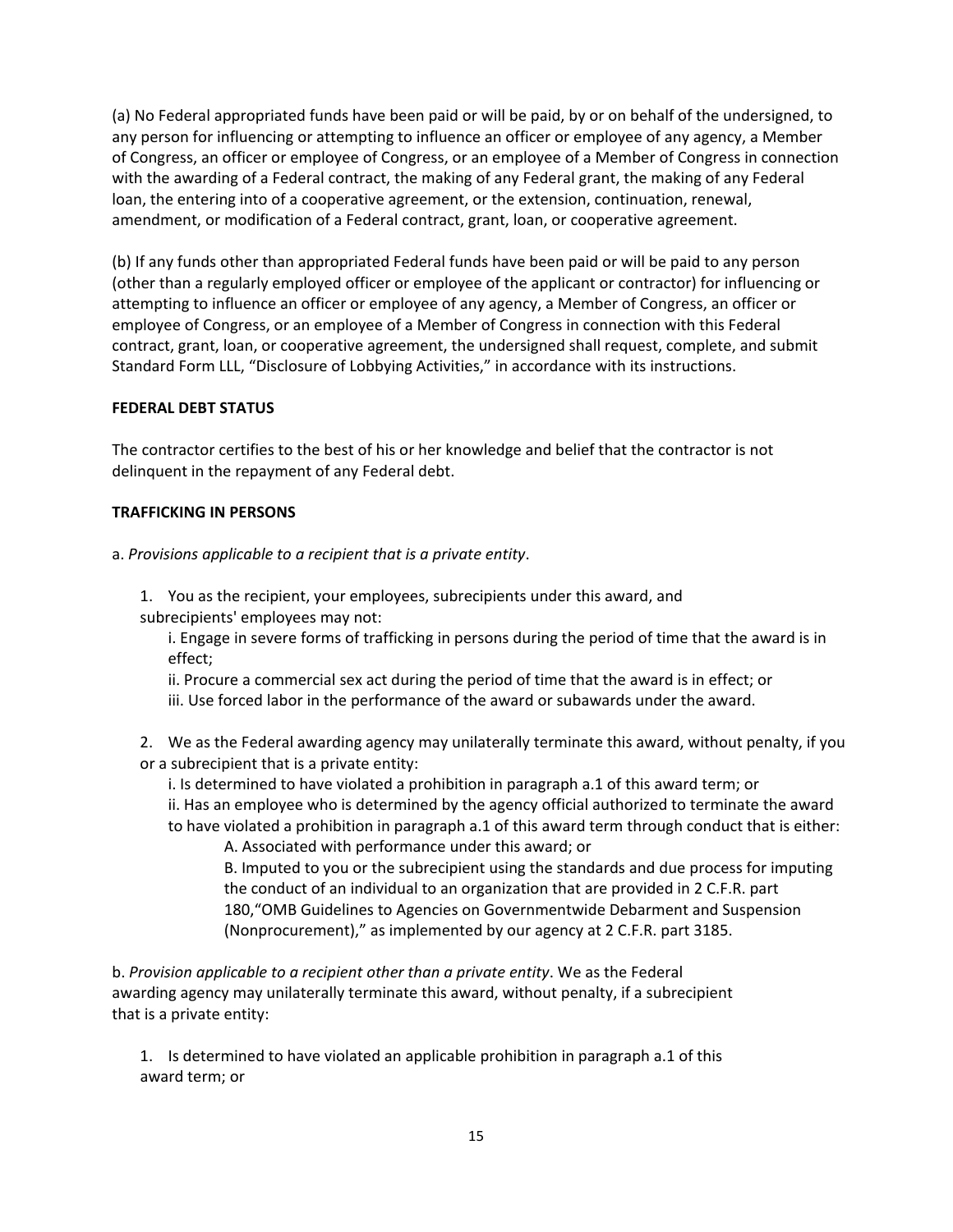2. Has an employee who is determined by the agency official authorized to terminate the award to have violated an applicable prohibition in paragraph a.1 of this award term through conduct that is either:

i. Associated with performance under this award; or

ii. Imputed to the subrecipient using the standards and due process for imputing the conduct of an individual to an organization that are provided in 2 C.F.R. part 180, "OMB Guidelines to Agencies on Government wide Debarment and Suspension (Nonprocurement)," as implemented by our agency at 2 C.F.R. part 3185.

c. *Provisions applicable to any recipient*.

1. You must inform us immediately of any information you receive from any source alleging a violation of a prohibition in paragraph a.1 of this award term.

2. Our right to terminate unilaterally that is described in paragraph a.2 or b of this section:

i. Implements section 106(g) of the Trafficking Victims Protection Act of 2000 (TVPA), as amended (22 U.S.C. § 7104(g)), and

ii. Is in addition to all other remedies for noncompliance that are available to us under this award.

3. You must include the requirements of paragraph a.1 of this award term in any subaward you make to a private entity.

d. *Definitions*. For purposes of this award term:

1. "Employee" means either:

i. An individual employed by you or a subrecipient who is engaged in the performance of the project or program under this award; or

ii. Another person engaged in the performance of the project or program under this award and not compensated by you including, but not limited to, a volunteer or individual whose services are contributed by a third party as an in-kind contribution toward cost sharing or matching requirements.

2. "Forced labor" means labor obtained by any of the following methods: the recruitment, harboring, transportation, provision, or obtaining of a person for labor or services, through the use of force, fraud, or coercion for the purpose of subjection to involuntary servitude, peonage, debt bondage, or slavery.

3. "Private entity":

i. Means any entity other than a State, local government, Indian tribe, or foreign public entity, as those terms are defined in 2 C.F.R. part 175.25.

ii. Includes:

A. A nonprofit organization, including any nonprofit Organization of higher education, hospital, or tribal organization other than one included in the definition of Indian tribe at 2 C.F.R part 175.25(b).

B. A for-profit organization.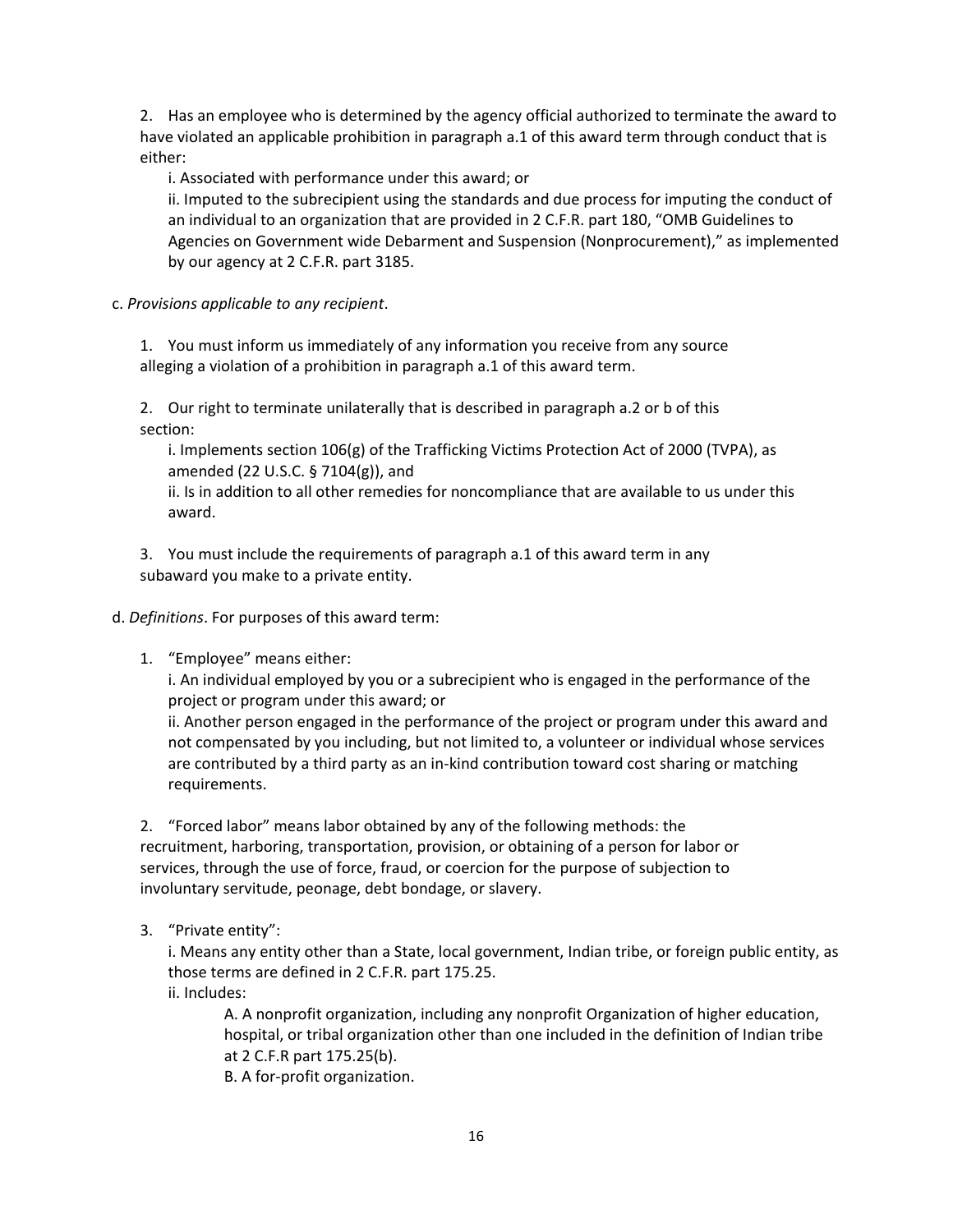4. "Severe forms of trafficking in persons," "commercial sex act," and "coercion" have the meanings given at section 103 of the TVPA, as amended (22 U.S.C. § 7102).

The Applicant agrees that compliance with these Certifications and Assurances constitutes a condition of continued receipt of federal financial assistance, and that it is binding upon the Applicant, its successors, transferees, and assignees for the period during which such assistance is provided.

The Applicant understands that expenses for the approved project that are not covered by the LSTA award will be the responsibility of the Applicant Agency.

The Applicant understands that the State may immediately terminate a contract in whole or in part without penalty and for any reason, including but not limited to, appropriation or budget shortfalls.

**All signatures must be present and be original signatures. If one person holds more than one of the positions below, they must sign for each position.** 

| Authorized Representative Name  | Signature | Date |
|---------------------------------|-----------|------|
| <b>Director Name</b>            | Signature | Date |
| <b>Grant Administrator Name</b> | Signature | Date |
| <b>Fiscal Agent Name</b>        | Signature | Date |

Authorized Representative is whoever has the authority to sign contracts for the applicant institution, such as the Library Director, Dean, Superintendent, Board Chair, or other authorized official.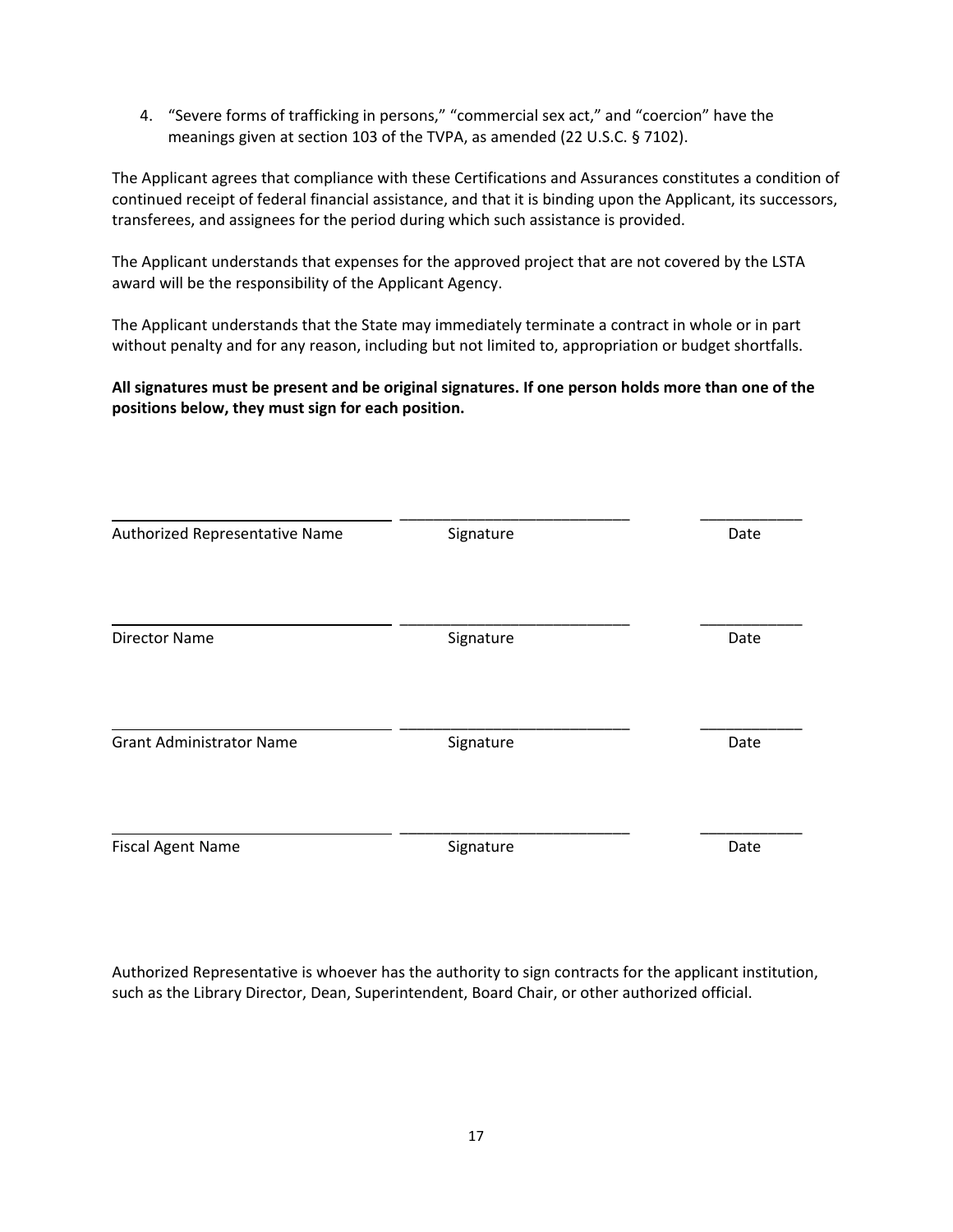## **LM LSTA PUBLIC LIBRARY SERVICES GRANT PROGRAM**

## **Grant Application Review Scoring Rubric**

Grant applications will be reviewed by the LSTA Advisory Council members and LM staff. Reviewers will assign points based on how well the grant application fits the guidelines as described below. The resulting total scores will reflect the following:

- 0 % 60% of possible points Project does not meet the program guidelines and will not be considered.
- 61% 80% of possible points Project partially meets the program guidelines and will be considered if funds are available.
- 81% 100% of possible points Project meets the program guidelines and will be considered.

Applicants will be ranked by the total score for each application. A ranked list will be used to select successful applicants, beginning with the highest scored application. **Libraries from smaller communities and libraries who have not received a grant in the last year will be given priority.** There may not be enough funding to award all applications, and some applications may not be funded. Funding recommendations will be presented to the State Librarian. The State Superintendent will make the final grant selections.

#### **General Review of Application – 40 points total**

- 1. Is the proposal clearly and completely written? 15 points
- 2. Is the library from a small or rural community? 5 points

| а. | Class $1 - 5$ points | Class $2 - 4$ points |
|----|----------------------|----------------------|
| c. | Class $3 - 3$ points | Class $4 - 2$ points |

- e. Class 5 1 points f. Class 6 0 point
- 3. How well does the project meet any one or more of the LSTA priorities and the grant program goals? - 20 points
	- Provides quality services to a targeted clientele, especially the unserved or underserved.
	- Promotes library service to diverse geographic, cultural, or socioeconomic backgrounds.
	- Provides quality library service to individuals with disabilities, limited functional literacy or limited information skills, or limited English proficiency.
	- Expands library services for learning and access to information.

#### **Review of Application Proposal – 60 points total**

4. For the application question "What program do you plan to implement with this grant?" – 20 points.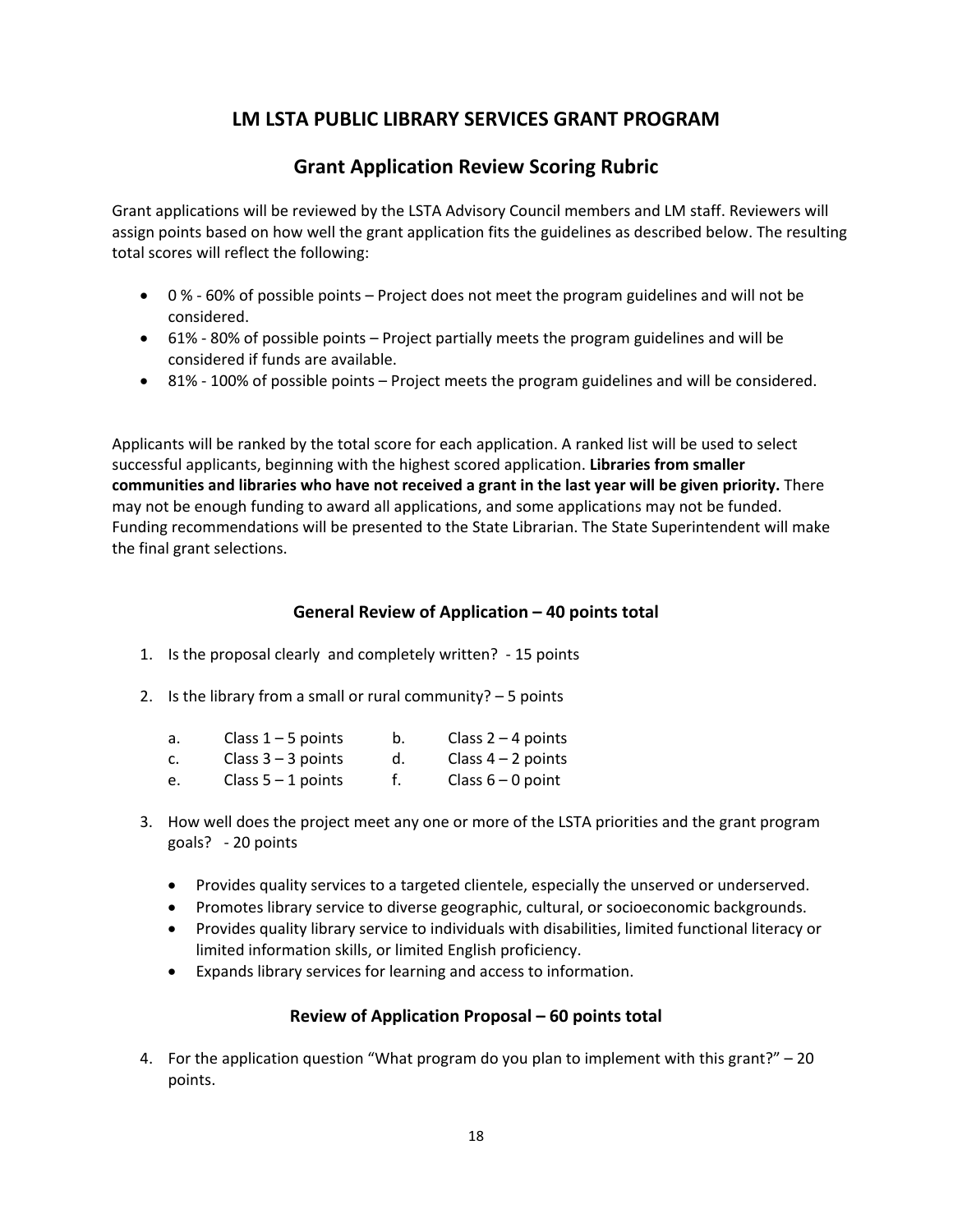- Are the project activities well described and sound library practice?
- Is the need for the requested funds clearly explained and for allowable purchases?
- 5. For the application question "What target population will this program serve?" 20 points.
	- Are the project activities likely to reach the intended target population?
	- Is the need for the project locally well described?
- 6. For the application question "How will you evaluate the impact of the program activities on the target population?" – 20 points.
	- Are project outcomes clearly defined and related to the activities?
	- Are the evaluation measures linked to outcomes well?

Total Review Points (100 possible) **\_\_\_\_\_\_\_\_\_\_\_\_\_\_\_\_\_\_\_\_\_**